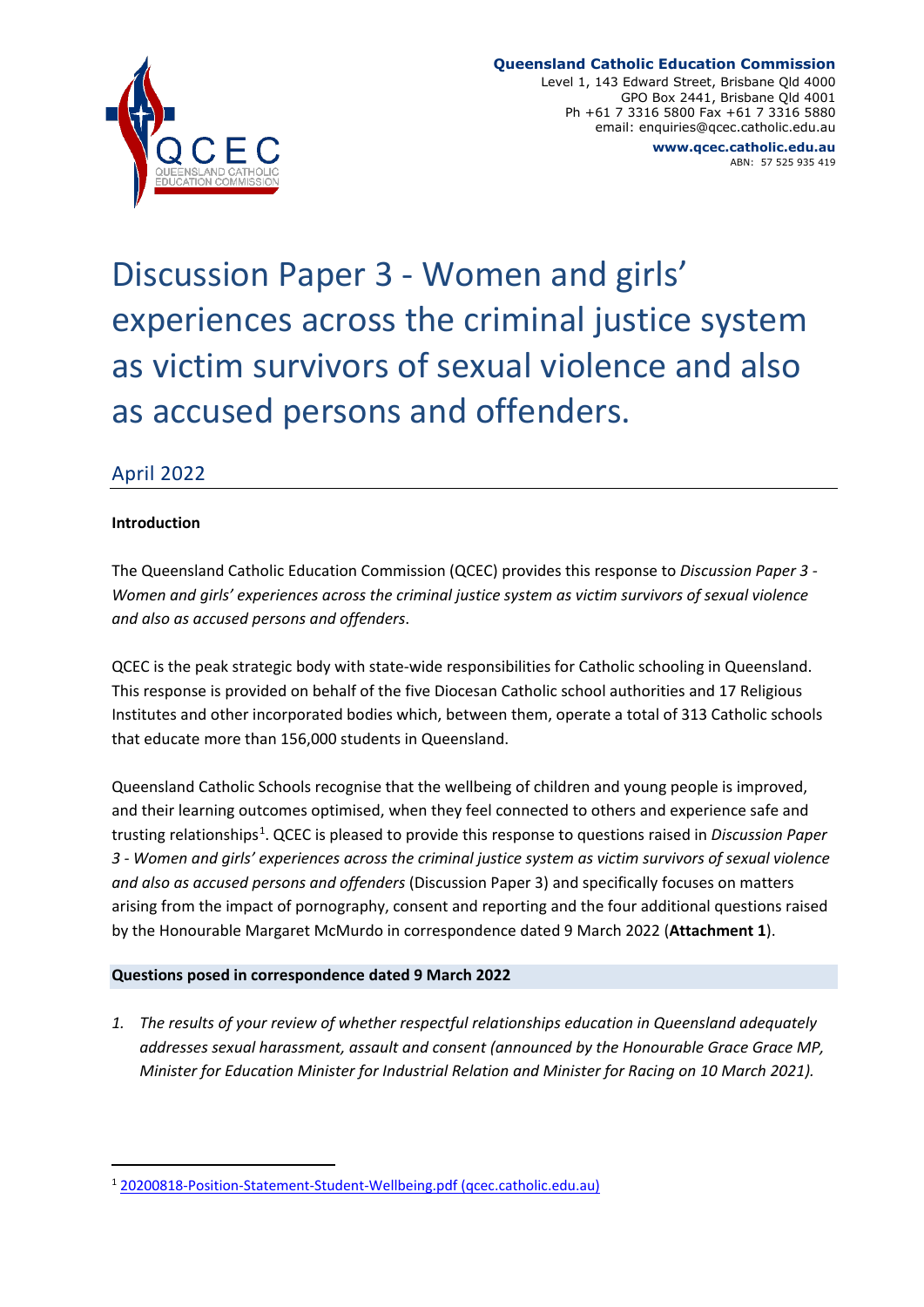QCEC commends the Queensland Department of Education on the extensive stakeholder consultation and cross-sectoral, collaborative approach it took to the review of consent and reporting in Queensland schools as part of the review of the implementation of respectful relationships education. QCEC was pleased to facilitate Catholic sector engagement with this extensive stakeholder consultation. The results of the review include an increased awareness of the importance of this issue across Queensland Catholic School Authorities and their communities, a workforce keen to engage with the new material and resources, consideration of professional development needs of staff and an eagerness to further review and engage with the research and resources once released. Practical tools and culturally appropriate resources will be especially welcomed.

*2. How the February 2022 agreement of state and Federal Government education ministers to enshrine education on consent in the Australian curriculum will be implemented in Queensland state, independent and catholic schools.* 

As required under legislation, Queensland Catholic Schools deliver the approved Australian Curriculum Version 8.4. Within the Australian Curriculum, Health and Physical Education (HPE) is the main curriculum area to address consent. The recently endorsed revisions to the Australian Curriculum Version 9.0<sup>2</sup> are understood to contain a strengthened focus on consent as part of HPE<sup>3</sup>. The inclusion of consent in the curriculum aligns with the recommendations of a 2021 study conducted by researchers at the Kirby Institute and the School of Population Health at UNSW Medicine and Health. The Queensland Catholic sector looks forward to accessing and considering the Australian Curriculum Version 9.0 and welcomes the opportunity to undertake an analysis of the revised curriculum inclusions, attending to those additions that support age-appropriate, context sensitive delivery of consent education.

*3. The manner in which consent is currently taught in Queensland state, independent and catholic schools and any updates that will occur as part of a revised curriculum.* 

The explicit requirement to ensure the "teaching of consent and respectful relationships from F–10 in age-appropriate ways"<sup>4</sup> within the revised Australian Curriculum 9.0 has been a welcome development as this ensures age-appropriate consent education for students across these year levels, within the school environment. In addition, the anticipated release of the enhanced Respectful Relationships Education Program (RREP) resources developed by the Queensland Department of Education is expected to provide access to resources for teachers and parents of all educational sectors. Noting that Queensland Catholic sector schools also deliver consent education as part of respectful relationships education within pastoral and wellbeing programs, many Catholic School Authorities are already reviewing their consent education to see where enhancements can be made. Specific examples of the programs currently referenced by Catholic schools include Queensland Department of Education's RREP, Our Watch's Respectful Relationships Education, Daniel Morcombe Child Safety Curriculum and The Victorian Resilience Rights and Respectful Relationships, amongst others. The diversity of offerings ensures that schools can provide context specific responses aligned to the mission and values of each school.

<sup>2</sup> https://ministers.dese.gov.au/robert/education-ministers-agree-new-australian-curriculum

<sup>&</sup>lt;sup>3</sup> Education and Employment Legislation Committee 2022 02 17.pdf;fileType=application/pdf (aph.gov.au) <sup>4</sup> endorsement-ac-media-release-2022.pdf (acara.edu.au)

QCEC Response – Discussion Paper 3: Women and girls' experiences across the criminal justice system as victim survivors of sexual violence and also as accused persons and offenders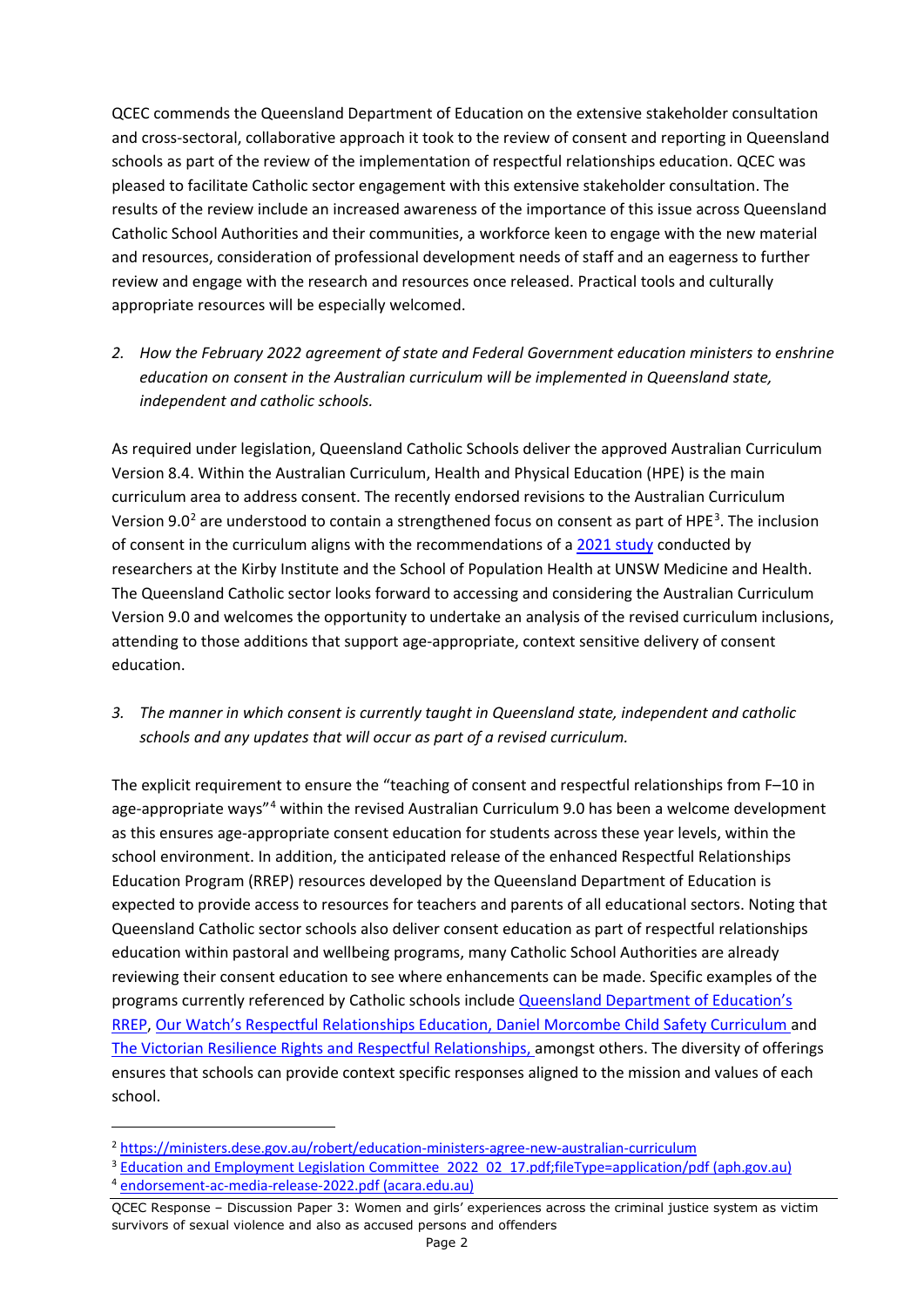*4. The manner in which respectful relationships education in Queensland currently deals with pornography and the non-consensual sharing of intimate images and any updates that will occur as part of a revised curriculum.* 

The Queensland Catholic sector engages with a range of respectful relationships education programs, as described above. Programs such as the Daniel Morcombe Child Safety Curriculum, Our Watch Respectful Relationships Education and the Student Wellbeing Hub represent examples of publicly available resources that inform the delivery in Catholic schools of respectful relationships education specific to pornography and the non-consensual sharing of intimate images.<sup>567</sup>.

QCEC is a member of the Queensland Online Safety Cross-Sectoral Reference Group which includes government and non-government schooling sector representatives. The reference group has been established to share issues, responses and solutions to inappropriate online behaviours which impact on school communities. The establishment of the reference group addressed recommendation 6.23 of the Royal Commission into Institutional Responses to Child Sexual Abuse. The reference group seeks to establish appropriate levels of escalation and effective engagement with relevant entities, such as the Office of the eSafety Commissioner, technical and social media service providers and law enforcement.

QCEC has established social media escalation protocols based upon the model implemented by the Queensland Department of Education. These protocols refer in the main to cyberbullying related activity and advise that online content related to child exploitation or child pornography must be reported directly to the police. In particular, QCEC maintains a Social Media Escalation Reporting Protocol: Queensland Catholic Education Sector which outlines the steps to escalate and report inappropriate social media material to nominated social media organisations. The QCEC social media protocols are only enacted where there is a serious incident requiring urgent attention and the Catholic School Authority or school has already undertaken a series of steps to address the issue independently such as online reporting to the relevant social media organisation. As such, generally there are only a small number of incidents requiring escalation. QCEC has been successful with requests to remove inappropriate content in the past though in some cases the response has been that the content does not breach the community standards of the relevant social media organisation.

### **Community understanding of sexual offending and barriers to reporting. Attitudes to consent including impacts of pornography.**

*20. Do community attitudes and rape myths impact women and girls' experience of the criminal justice system? If so, how?* 

#### *Proactive responses*

Queensland Catholic schools employ a range of strategies that seek to create safe environments for all young people. These include annual mandatory student protection training of all staff; clearly identified

<sup>&</sup>lt;sup>5</sup> Daniel Morcombe Child Safety Curriculum - Parent guide Year 7-9 (education.qld.gov.au)

<sup>&</sup>lt;sup>6</sup> Love and sex in the age of pornography | Tools and resources - Our Watch

<sup>7</sup> Children and young people's exposure to pornography (studentwellbeinghub.edu.au)

QCEC Response – Discussion Paper 3: Women and girls' experiences across the criminal justice system as victim survivors of sexual violence and also as accused persons and offenders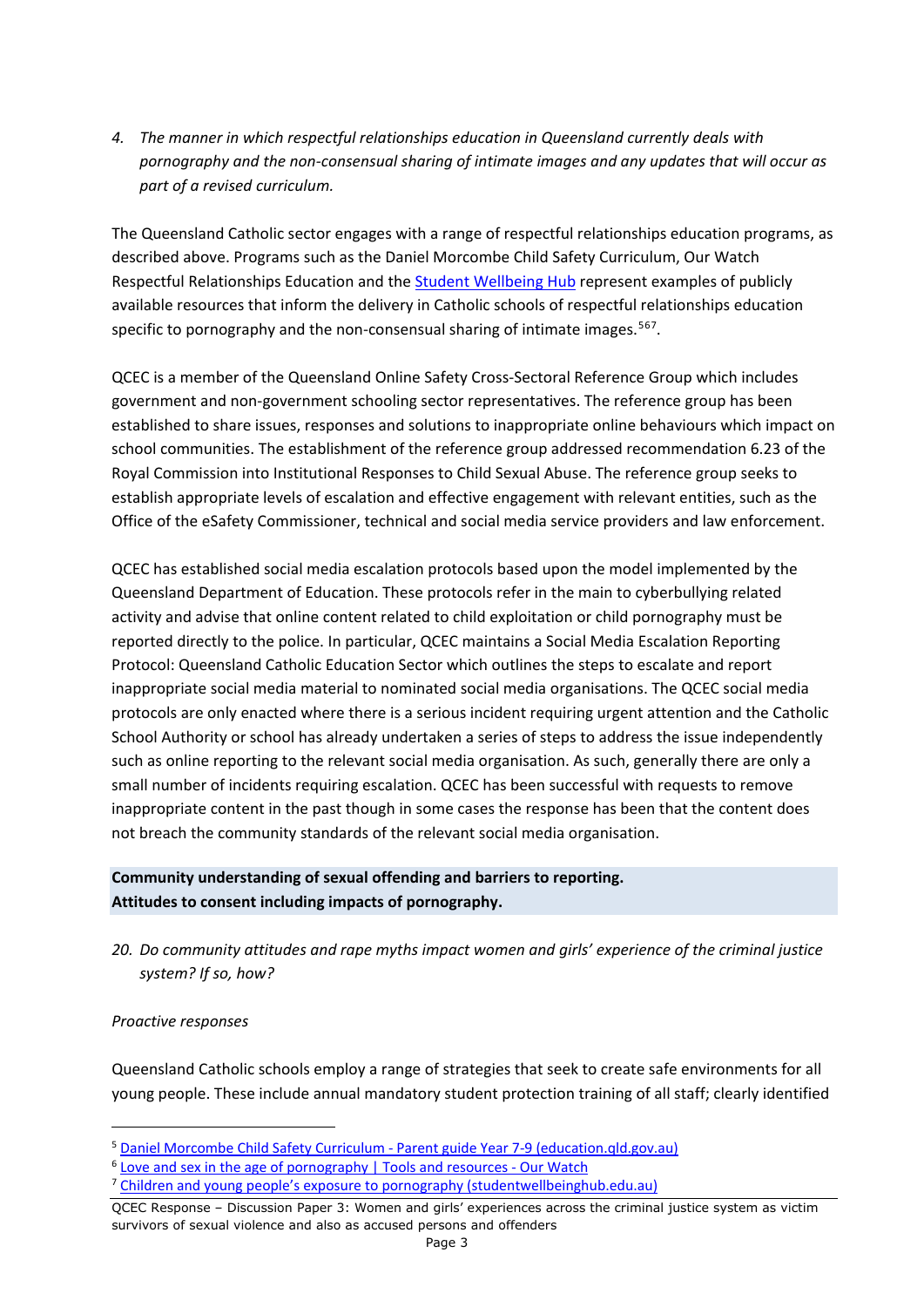and designated Student Protection Contacts; policies, procedures, processes, and systems to receive, respond and report abuse/harm to students and behaviour of staff that a student considers inappropriate. These strategies seek to mitigate the risk of undesirable behaviours going undetected or being overlooked or unreported and ultimately, they seek to prevent the abuse of young people and/or the identification of a young person at risk within a school setting.

The recent review of consent and reporting, led by the Queensland Department of Education as part of a cross-sectoral response to gendered violence, seeks to provide young people with informed, ageappropriate and relevant information within and additional to the approved curriculum. This supports young people to understand consent issues in a more detailed and appropriate manner. Ultimately this deeper understanding of consent issues should not only assist in reducing gendered violence but also support victims to report the incidence of sexual offences. QCEC strongly endorses the strengthening of resources that support schools to communicate and educate that violence against any young people including women is preventable, and the importance of gender equality<sup>8</sup>. A QCEC Student and Staff Wellbeing Forum held on 18 March 2022 highlighted the high level of interest from staff in the development and release of these resources.

### *Reactive responses*

Currently school staff and/or teachers have obligations to report sexual abuse, child sexual offences or significant harm, under a range of different legislation as follows:

- Sexual abuse or likely sexual abuse committed against a student in accordance with the provisions of the *Education (General Provisions) Act 2006*
- Significant harm or an unacceptable risk of significant harm caused by physical or sexual abuse in accordance with the *Child Protection Act 1999* (where the young person may not have a parent able and willing to protect the child from the harm)
- Information that causes an adult to believe on reasonable grounds, or ought reasonably to cause the adult to believe, that a child sexual offence is being or has been committed against a child by another adult in an institutional setting (including a school) in accordance with the *Criminal Code Act 1899*

While the legislative frameworks are well intentioned and their purposes strongly supported by Catholic education, the intersecting obligations regarding reporting are complex for school staff (or teachers where reporting only applies to teaching staff) to manage. Recognising that the majority of school staff dedicate their professional lives to the wellbeing of young people, the complexities that accompany forming a suspicion and the implications of reporting this concern can at times divert the focus of staff away from supporting young people in the most optimal manner. Harmonisation of the existing legislative regimes, without removing any of the safeguards that they currently provide, may provide an opportunity for young people suffering abuse or harm to be better supported. Ultimately this may enhance approaches to student wellbeing in this area and better support victims, which will in turn support reporting by young people.

<sup>&</sup>lt;sup>8</sup> The issue | Our Watch | Preventing violence against women - Our Watch

QCEC Response – Discussion Paper 3: Women and girls' experiences across the criminal justice system as victim survivors of sexual violence and also as accused persons and offenders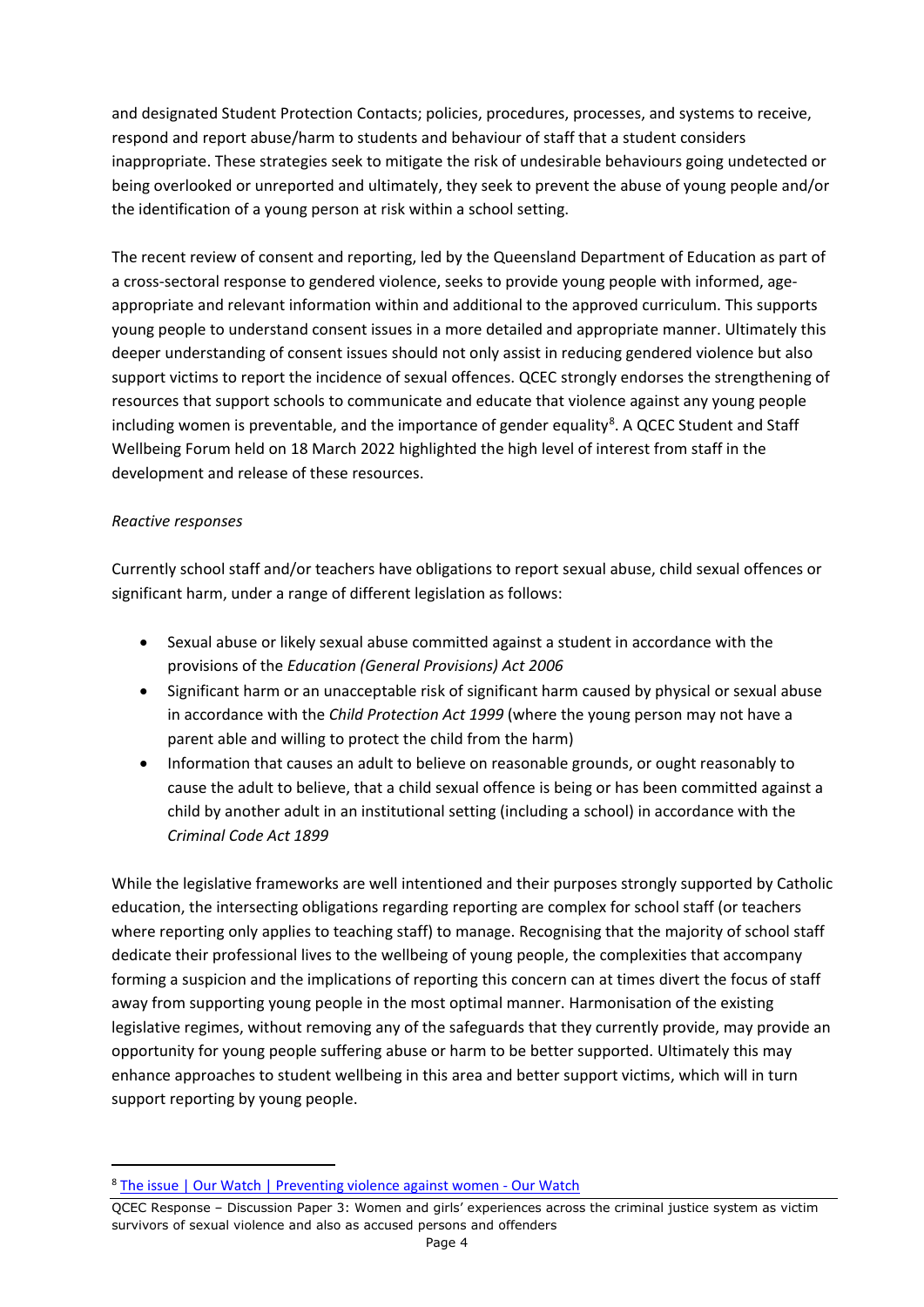#### *Support in instances of disclosure*

In instances of disclosure, Queensland Catholic schools seek to work collaboratively with parents/carers unless unsafe or inappropriate to do so. Queensland Catholic schools highly value those services which assist them to provide support to victims of harm. These include the Queensland Police Service which often sends officers with specific skill sets in interviewing young people to respond to a disclosure. DV Connect also provide accessible and expert advice for victims and staff seeking to support the student. Providers of emergency accommodation and food (e.g., St Vincent De Paul) may be contacted by the school counsellor in instances in which a student is no longer a minor. These services and their expertise are often called upon by Queensland Catholic school counsellors, guidance officers and/or other staff seeking to support a young person navigating the 'next steps' after disclosing instances of abuse.

### *21. How is consent understood in the community and how does this impact behaviour?*

Queensland Catholic schools draw from a range of experts and resources when seeking to provide students with an understanding of consent. Availability of resources pertaining to consent is not a new phenomenon. For example, in 2015 consent was the subject of a video created by Blue Seat Studios as part of a campaign by Thames Valley Police. The short YouTube clip has had over 6 million views, now includes an Australian version with a female voice and features in the well-regarded Our Watch Respectful Relationship Education tools and resources. Hence, it is not the lack of available resources that presents the greatest challenge but rather, the willingness and confidence of school staff to engage with the resources and have these discussions with students in an age-appropriate, respectful, honest, accurate and compassionate manner. In particular, there is a need to ensure that these conversations engage men as well as women in an effort to ensure that both men and women have a robust understanding of consent. Discerning the appropriateness of available resources, in line with contemporary and evolving community attitudes and environments (e.g., social media) remains a focus for schools seeking to support young people in navigating challenging situations which may put their safety and wellbeing at risk.

### *22. Is there a need to improve the general understanding of consent in the community? If so, how?*

As part of cross-sectoral consultations undertaken during 2021 as part of the Queensland Department of Education's review of the RREP, stakeholder consultations suggested that there is a need to improve the general understanding of consent by young people in the context of the broader discussion of these issues throughout the communities in which our schools operate. Central to improving this understanding is the importance of having explicit discussions in school/parent forums, explicit inclusion in the curriculum delivered in the classrooms and as part of school pastoral and wellbeing programs. Parent engagement with these issues in a supportive, evidence-informed context, is critical. The Queensland Catholic sector would welcome greater promotion of existing resources such as the Block. Report. Support website created by the Queensland Department of Education, as well as the new resources expected to be available as a result of the review of respectful relationships education. QCEC recommends consideration be given to a public awareness campaign aimed at informing the broader community regarding consent.

QCEC Response – Discussion Paper 3: Women and girls' experiences across the criminal justice system as victim survivors of sexual violence and also as accused persons and offenders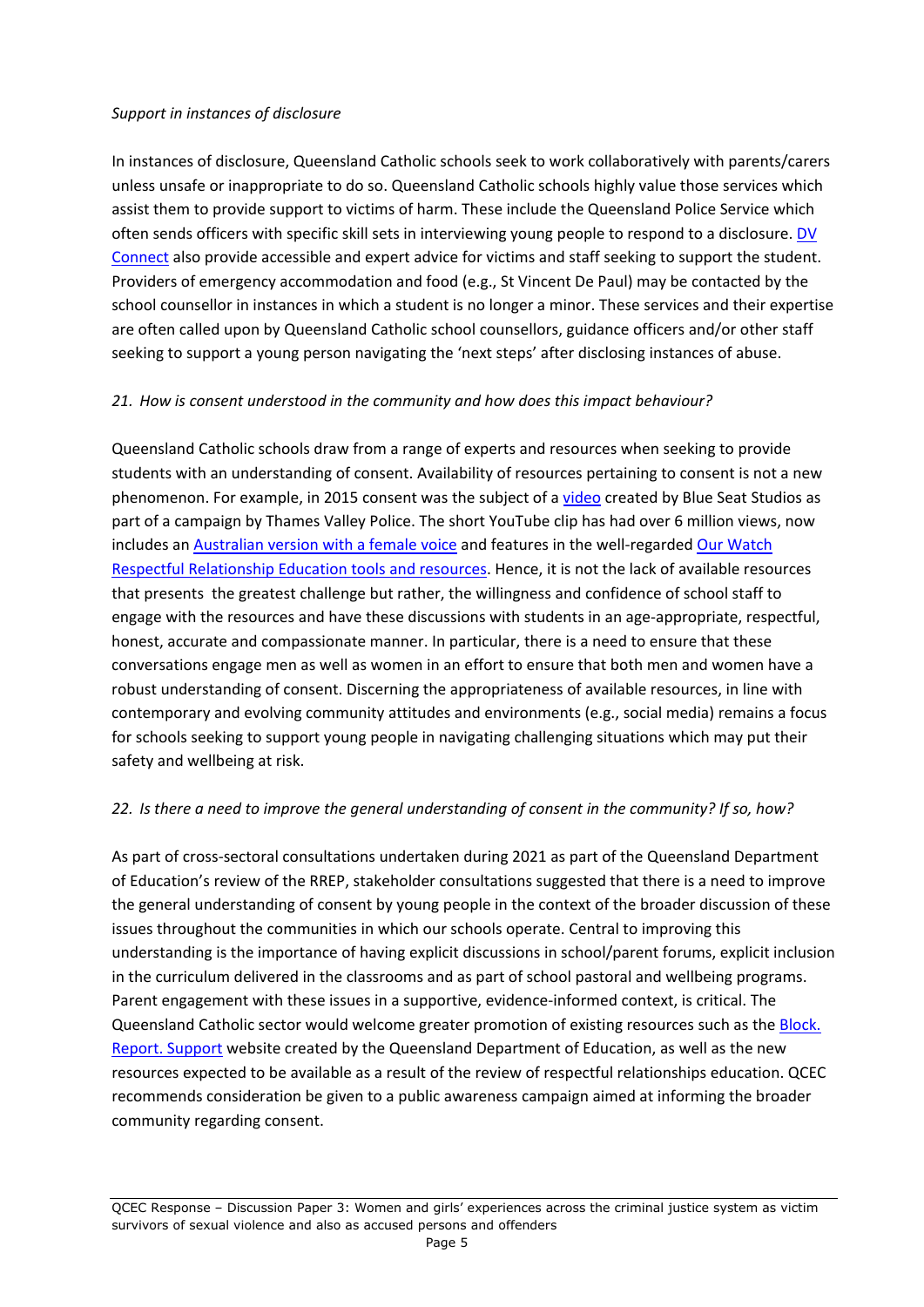### *23. Are current school and community education programs about consent effective? What is working well? What needs to be improved?*

Queensland Catholic Schools value consent education resources that are both accessible and appropriate to need. Inclusion of consent in the Australian Curriculum: HPE supports the delivery of this content to all Queensland students Prep to Year 10 (noting the focus area of Relationships and Sexuality currently applies to Year 3 to Year  $10^9$ ). In addition, the delivery of respectful relationships education content across Prep to Year 12 as part of the Queensland Department of Education RREP is advantageous as it ensures age-appropriate material is available for students of all year levels. Finally, the capacity to deliver consent as part of respectful relationships education programs that are context specific is highly valued. This enables Catholic Schools Authorities to align content delivery with the learning needs of individual students, the mission and values of the school, and with sensitivity for cultural or community influences.

QCEC understands that like all schooling sectors, teachers in Queensland Catholic schools can at times feel challenged in terms of knowledge, confidence and capability to deliver accurate and correct information regarding consent. This highlights the importance of appropriate professional development to ensure that teachers have the correct information (i.e., content knowledge), and are supported to deliver this information in a sensitive and age-appropriate manner (i.e., capability and confidence). It is also important for school and sector leaders to be cognisant that the material can be challenging for teachers on a personal level as they may themselves have been victims of rape and/or sexual abuse. Support for teachers is critical to ensuring that the consent message is delivered accurately, sensitively and in a timely and age-appropriate manner.

### *25. Is the current approach in Queensland to the non-consensual sharing of intimate images striking the right balance between criminalising non-consensual behaviour and community education?*

In Queensland a person under 16 years of age cannot consent to the sharing of an intimate image<sup>10</sup>. In practice this has meant that young people may have unknowingly committed a criminal act on account of taking and/or possessing a photograph of a circulated image in order to 'prove' that a peer is sharing their image or the image of a friend. Indeed, staff are challenged in instances in which potential evidence is likely to be deleted before police are able to attend and review the device or platform holding the image. Situations have emerged whereby students (under the age of 16 years) were groomed to provide their image to online adult perpetrators and reported feeling ashamed and even more fearful once the illegal nature of the provision of their photo was explained. These laws are complex to explain to any student but more so in instances of students with special needs and/or from culturally and linguistically diverse communities. Ideally an individualised response begins with investigation by the appropriate agency and action where required (i.e., in instances of revenge porn). It is important to ensure that there is a capacity to consider the non-consensual sharing of intimate images in a criminal context as this has potential to inform choices made by individuals in this space. However, respecting that this is the first generation to have such accessible social media, anecdotal

<sup>&</sup>lt;sup>9</sup> Respect matters | The Australian Curriculum (Version 8.4)

<sup>&</sup>lt;sup>10</sup> Sharing intimate images without consent | Your rights, crime and the law | Queensland Government (www.qld.gov.au)

QCEC Response – Discussion Paper 3: Women and girls' experiences across the criminal justice system as victim survivors of sexual violence and also as accused persons and offenders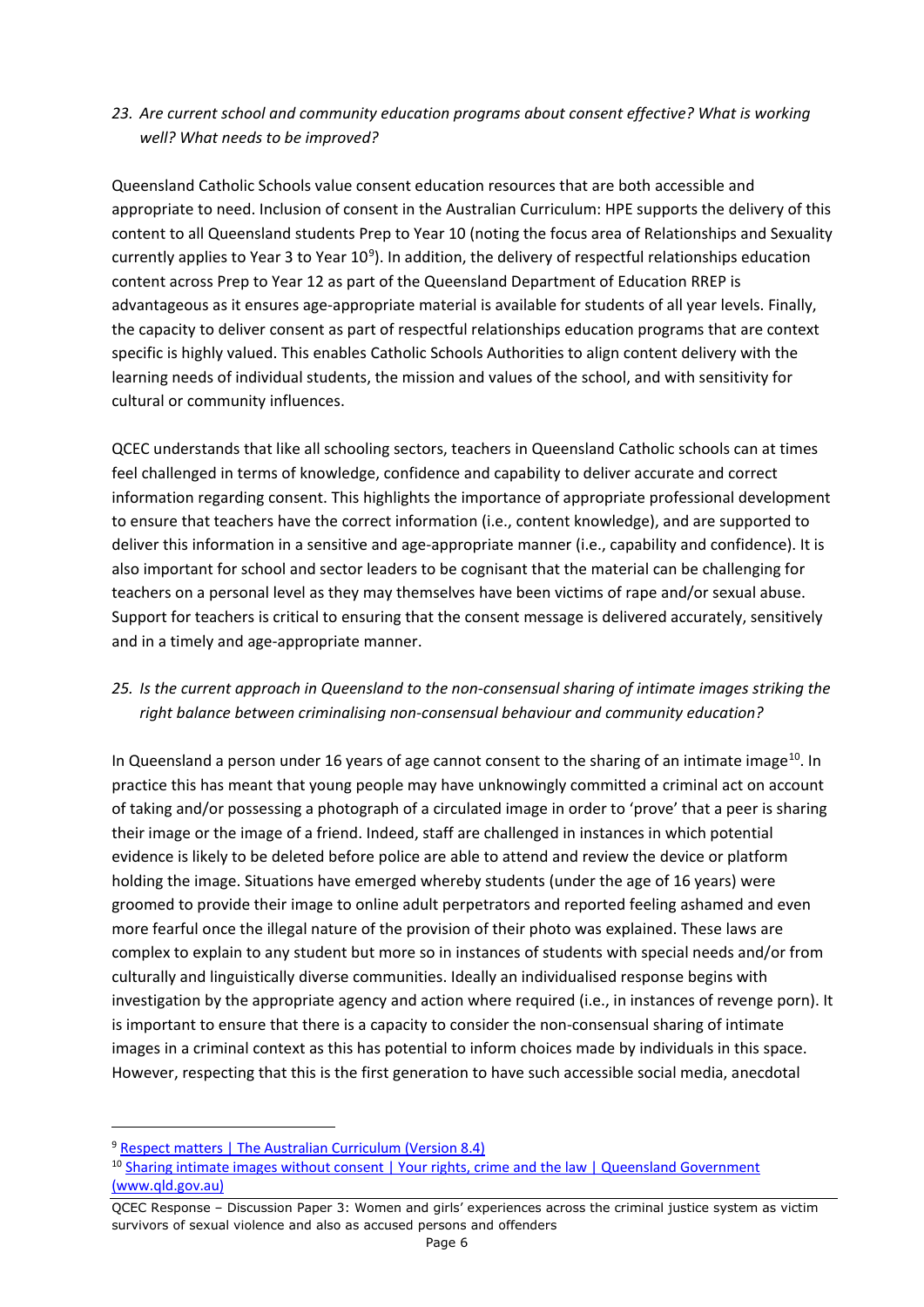feedback suggests that more is required to be done in educating not only students but the broader community in relation to the implications of sharing intimate images online.

## *26. How do pornography, sexting, dating apps or other emerging uses of technology influence community understanding of consent?*

The early exposure to pornography and engagement in sexting appears to contribute to an unhealthy and undesirable community view of what constitutes consent. It confuses young people and often their parents/caregivers and/or teachers also have a confused view as to what consent is and what it is not, as their own views have been shaped and influenced by their experiences and what they potentially consider to be 'normal' behaviour. A recent study found that "one in eight titles shown to first-time users on the first page of mainstream porn sites describe sexual activity that constitutes sexual violence"<sup>11</sup>.

Technology now exists for young people to easily record unsuspecting peers (i.e., in bathroom/change room) and once this material is 'viral' it is extremely difficult, if not impossible, to retract even with the very best social media escalation protocols in place. In the context of the increasing online platforms that may be incorporated into sexualised behaviour, there is a need for informed conversations promoting healthy sexual relationships and clarifying the limits of appropriate behaviour. These conversations need to be delivered in a multitude of contexts from adults deemed 'credible' and as such there is a need to ensure that adults are also provided with access to consent education and training. The importance of ensuring parents are equipped to have these conversations and can access evidencebased resources about respectful relationships was a key consideration within the Department of Education's recent review of consent and reporting in Queensland schools.

#### **Conclusion**

QCEC has appreciated the opportunity to respond matters arising from Discussion Paper 3 and the four additional questions raised by the Honourable Margaret McMurdo. As a sector, we have welcomed the review and strengthening of consent and reporting both within the Australian Curriculum and the anticipated resources to be released by the Department of Education, accessible to all sectors. Should you wish to discuss any aspect of the responses, please contact

**Dr Lee-Anne Perry AM** Executive Director

<sup>&</sup>lt;sup>11</sup> Sexual violence as a sexual script in mainstream online pornography | The British Journal of Criminology | Oxford Academic (oup.com)

QCEC Response – Discussion Paper 3: Women and girls' experiences across the criminal justice system as victim survivors of sexual violence and also as accused persons and offenders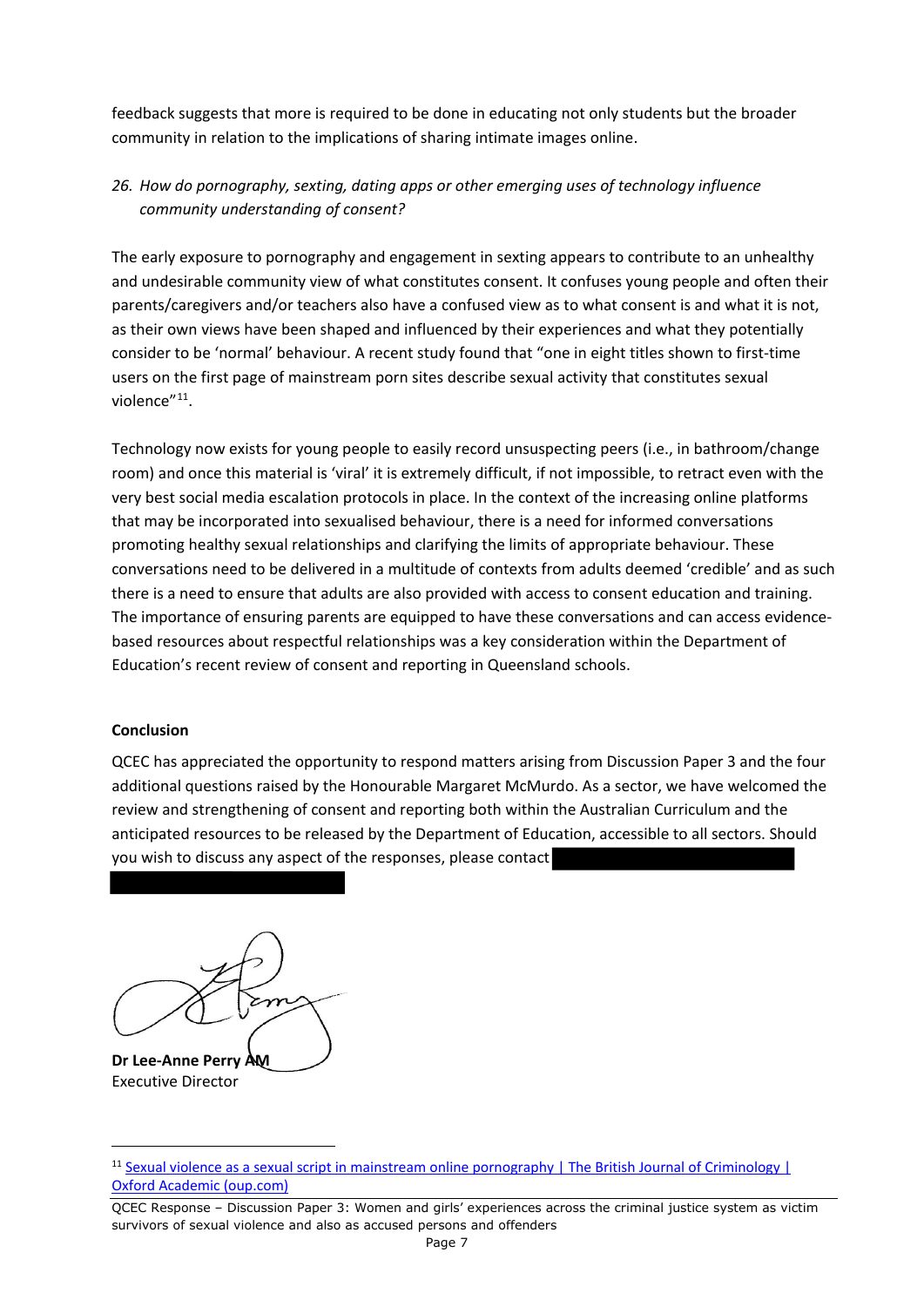

**Women's** Safety and Justice Taskforce

Level 19, 50 Ann Street Brisbane Q 4000 GPO Box 149 Brisbane Q 4001 In reply please quote:6126187 **Email** taskforce@womenstaskforce.qld.gov.au

9 March 2022

Michael De'Ath Director-General Department of Education michael.de'ath@qed.qld.gov.au

Dear Mr De'Ath

The Women's Safety and Justice Taskforce (the Taskforce) released its third discussion paper seeking community input on the second stage of its terms of reference exploring the experience of women across the criminal justice system on Tuesday, 22 February 2022. A link to our discussion paper can be found on our website at: womenstaskforce.qld.gov.au

The third discussion paper touches on some issues relevant to the Department of Education's portfolio responsibilities including:

- respectful relationships education in Queensland schools, and
- access to education for women and girls who are incarcerated.

The Taskforce would welcome a submission in response to the discussion paper from the Department of Education. Submissions in response to the discussion paper close on Friday 8 April 2022.

I would also be grateful if you could provide the following information to assist the Taskforce with its examination:

- the results of your review of whether respectful relationships education in Queensland adequately addresses sexual harassment, assault and consent (announced by the Honourable Grace Grace MP, Minister for Education Minister for Industrial Relation and Minister for Racing on 10 March 2021),
- how the February 2022 agreement of state and Federal Government education ministers to enshrine education on consent in the Australian curriculum will be implemented in Queensland state, independent and catholic schools,
- the manner in which consent is currently taught in Queensland state, independent and catholic schools and any updates that will occur as part of a revised curriculum, and